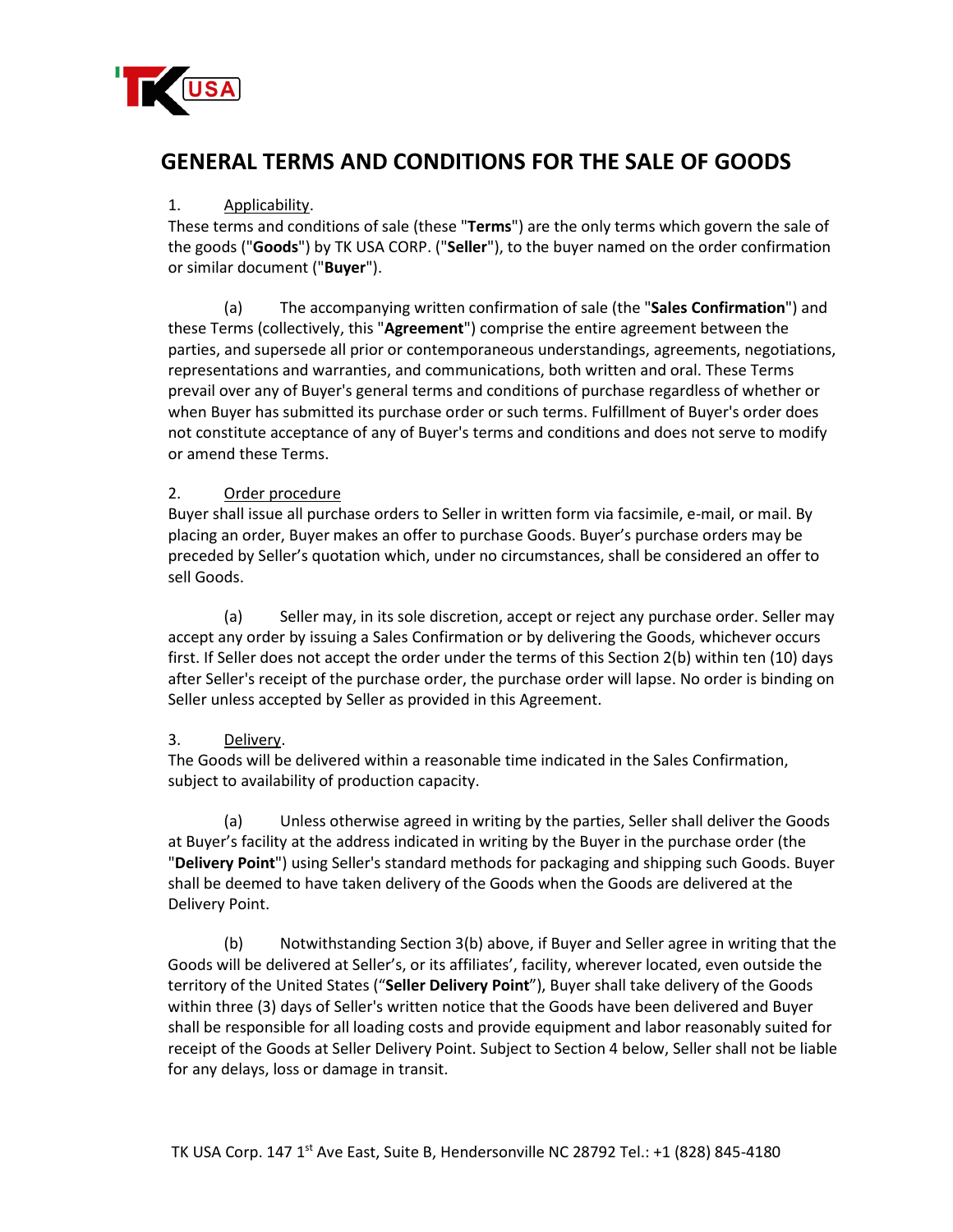

(c) Seller may, in its sole discretion, without liability or penalty, make partial shipments of Goods to Buyer. Each shipment will constitute a separate sale, and Buyer shall pay for the units shipped whether such shipment is in whole or partial fulfillment of Buyer's purchase order.

(d) The quantity of any installment of Goods as recorded by Seller on dispatch from Seller's place of business is conclusive evidence of the quantity received by Buyer on delivery unless Buyer can provide conclusive evidence proving the contrary.

(e) If for any reason Buyer fails to accept delivery of any of the Goods on the date fixed at the Delivery Point or at Seller Delivery Point, or if Seller is unable to deliver the Goods at the Delivery Point or at Seller Delivery Point on such date because Buyer has not provided appropriate instructions, documents, licenses or authorizations: (i) risk of loss to the Goods shall pass to Buyer; (ii) the Goods shall be deemed to have been delivered; and (iii) Seller, at its sole discretion, may store the Goods until Buyer picks them up, whereupon Buyer shall be liable for all related costs and expenses (including, without limitation, storage and insurance).

(f) **Liquidated Damages for Delay in Delivery**. If Buyer incurs costs due to delay in delivery attributable to Seller, other than as a result of a delay caused by Seller's suppliers, Buyer shall only be entitled to damages caused by such delay. Seller agrees that it will be liable to Buyer for payment of Buyer's delay liquidated damages if Seller fails to deliver the Goods by the delivery date for reasons exclusively attributable to Seller. Buyer's delay damages will begin to accrue on the first day immediately following the period of three (3) weeks after the missed date. The agreed amount of liquidated damages is 0.1% of the Price of the Goods being delayed for each full week of delay. Seller further acknowledges the reasonableness of the stated amount and agrees that the imposition of liquidated damages will in no way be construed as a penalty provision. Liquidated damages for delay shall in no case altogether exceed three percent (3%) of the Price of the Goods being delayed. PAYMENT OF LIQUIDATED DAMAGES FOR DELAY SHALL BE FINAL AND IN FULL SATISFACTION OF SELLER'S LIABILITY FOR SUCH DELAY AND ALL FURTHER CLAIMS OF BUYER DUE TO SUCH DELAY.

#### 4. Non-Delivery.

The Seller shall not be liable for any non-delivery of Goods (even if caused by Seller's negligence) unless Buyer gives written notice to Seller of the non-delivery within five (5) days after the time that the Goods would in the ordinary course of events have been received.

(a) Any liability of Seller for non-delivery of the Goods shall be limited to replacing the Goods within a reasonable time or adjusting the invoice respecting such Goods to reflect the actual quantity delivered.

#### 5. Buyer's Acts or Omissions.

If Seller's performance of its obligations under this Agreement is prevented or delayed by any act or omission of Buyer or its agents, subcontractors, consultants, or employees, Seller shall not be deemed in breach of its obligations under this Agreement or otherwise liable for any costs, charges, or losses sustained or incurred by Buyer, in each case, to the extent arising directly or indirectly from such prevention or delay.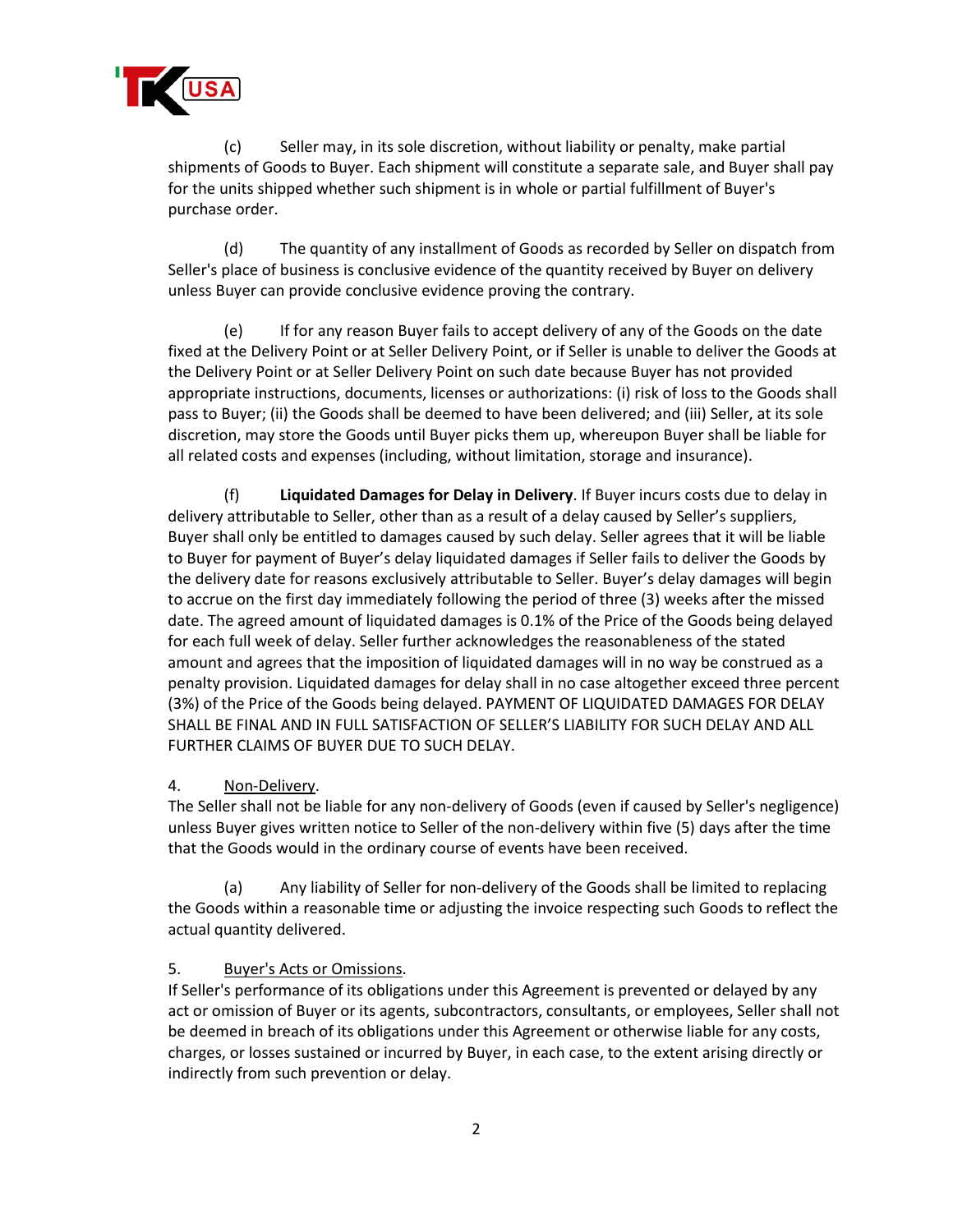

## 6. Quantity.

If Seller delivers to Buyer a quantity of Goods of up to 5% more or less than the quantity set forth in the Sales Confirmation, Buyer shall not be entitled to object to or reject the Goods or any portion of them by reason of the surplus or shortfall and shall pay for such Goods the price set forth in the Sales Confirmation adjusted pro rata.

## 7. Shipping Terms.

International delivery shall be made DDP – Incoterms 2020 Delivery Point, unless otherwise agreed in writing by the parties. In the event described in Section 3(c), Delivery shall be made EXW – Incoterms 2020 Seller Delivery Point, unless otherwise agreed in writing by the parties, unless otherwise agreed in writing by the parties.

#### 8. Title and Risk of Loss.

Title and risk of loss passes to Buyer upon delivery of the Goods at the Delivery Point or Seller Delivery Point, as applicable.

## 9. Retention of Title.

In case Buyer does not pay the Price, Seller shall be entitled to take possession of the Goods already delivered to Buyer, but not paid for. Buyer hereby grants to Seller a first priority security interest in the Goods until the Price has been paid in full. Seller shall have the right to file a UCC-1 Financing Statement to perfect a security interest on all or any portion of the Goods, at any time.

#### 10. Inspection and Rejection of Nonconforming Goods.

Buyer shall inspect the Goods within two (2) days after receipt ("**Inspection Period**"). Buyer will be deemed to have accepted the Goods unless it notifies Seller in writing of any Nonconforming Goods during the Inspection Period and furnishes such written evidence or other documentation as required by Seller. "**Nonconforming Goods**" means only the following: (i) product shipped is different than identified in Buyer's purchase order; or (ii) product presents material defects in material and workmanship.

(a) If Buyer timely notifies Seller of any Nonconforming Goods, Seller shall, in its sole discretion, (i) replace such Nonconforming Goods with conforming Goods, or (ii) credit or refund the Price for such Nonconforming Goods, together with any reasonable shipping and handling expenses incurred by Buyer in connection therewith. Buyer shall ship, at its expense and risk of loss, the Nonconforming Goods to Seller's facility indicated in writing by Seller. If Seller exercises its option to replace Nonconforming Goods, Seller shall, after receiving Buyer's shipment of Nonconforming Goods, ship to Buyer the replaced Goods to the Delivery Point.

(b) Buyer acknowledges and agrees that the remedies set forth in Section 10(b) are Buyer's exclusive remedies for the delivery of Nonconforming Goods. Except as provided under Section 10(b), all sales of Goods to Buyer are made on a one-way basis and Buyer has no right to return Goods purchased under this Agreement to Seller.

#### 11. Price.

Buyer shall purchase the Goods from Seller at the price (the "**Price**") set forth in the Sales Confirmation. If the Price should be increased by Seller before delivery of the Goods due to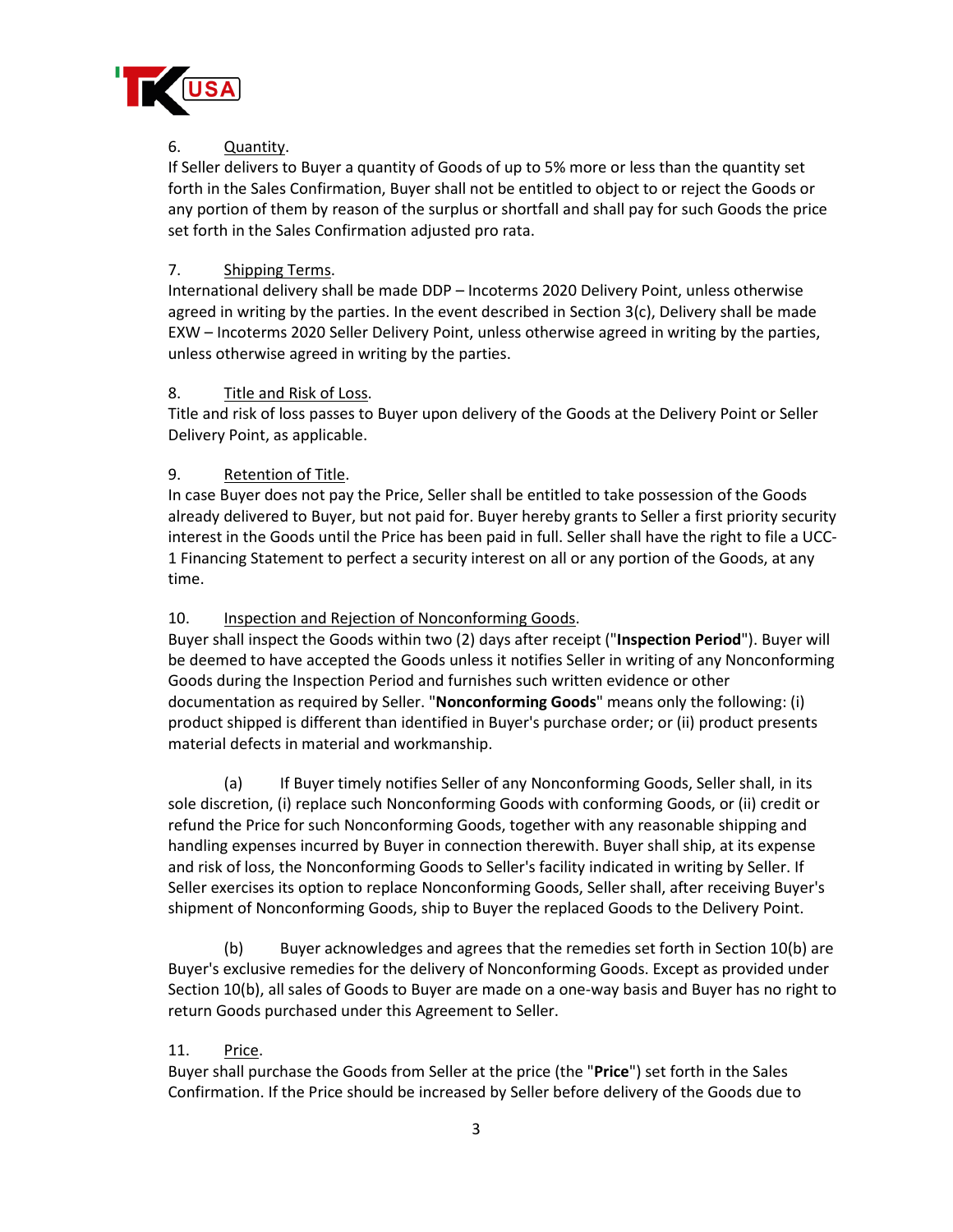

increases to raw materials or shipment costs of greater than ten percent (10%), then these Terms shall be construed as if the increased price were originally agreed between the parties, and Buyer shall be billed by Seller on the basis of such increased price.

(a) With the exclusion of the events described in Section 3(c), all Prices are inclusive of all sales, use and excise taxes, and any other similar taxes, duties and charges of any kind imposed by any Governmental Authority applicable in, measured by or imposed upon or with respect to this transaction; provided, however, that Seller shall not be responsible for any taxes imposed on, or with respect to, Seller's income, revenues, sales, gross receipts, personnel or real or personal property or other assets.

#### 12. Payment Terms.

Buyer shall pay all invoiced amounts due to Seller within the date indicated on the invoice.

(a) Buyer shall pay interest on all late payments at the lesser of the rate of 1.5% per month or the highest rate permissible under applicable law, calculated daily and compounded monthly. Buyer shall reimburse Seller for all costs incurred in collecting any late payments, including, without limitation, attorneys' fees. In addition to all other remedies available under these Terms or at law (which Seller does not waive by the exercise of any rights hereunder), Seller shall be entitled to suspend the delivery of any Goods if Buyer fails to pay any amounts when due hereunder and such failure continues for five (5) days following written notice thereof.

(b) Buyer shall not withhold payment of any amounts due and payable by reason of any set-off of any claim or dispute with Seller, whether relating to Seller's breach, bankruptcy or otherwise.

#### 13. Limited Warranty.

Seller warrants to Buyer that for a period of one (1) year from the date of delivery of the Goods at the Delivery Point or Seller Delivery Point, as applicable ("**Warranty Period**"), that such Goods will be free from material defects in material and workmanship. The warranty does not cover ordinary wear and tear or consumable items.

(a) EXCEPT FOR THE WARRANTIES SET FORTH IN SECTIONS 12(A), SELLER MAKES NO WARRANTY WHATSOEVER WITH RESPECT TO THE GOODS, INCLUDING ANY (a) WARRANTY OF MERCHANTABILITY; OR (b) WARRANTY OF FITNESS FOR A PARTICULAR PURPOSE, WHETHER EXPRESS OR IMPLIED BY LAW, COURSE OF DEALING, COURSE OF PERFORMANCE, USAGE OF TRADE, OR OTHERWISE.

(b) The Seller shall not be liable for a breach of the warranties set forth in Section 12(a) unless: (i) Buyer gives written notice of the defective Goods reasonably described to Seller within fourteen (14) days of the time when Buyer discovers or ought to have discovered the defect; (ii) if applicable, Seller is given a reasonable opportunity after receiving the notice of breach of the warranty set forth in Section 12(a) to examine such Goods and Buyer (if requested to do so by Seller) returns such Goods to Seller at Seller's cost for the examination to take place there; and (iii) Seller reasonably verifies Buyer's claim that the Goods are defective.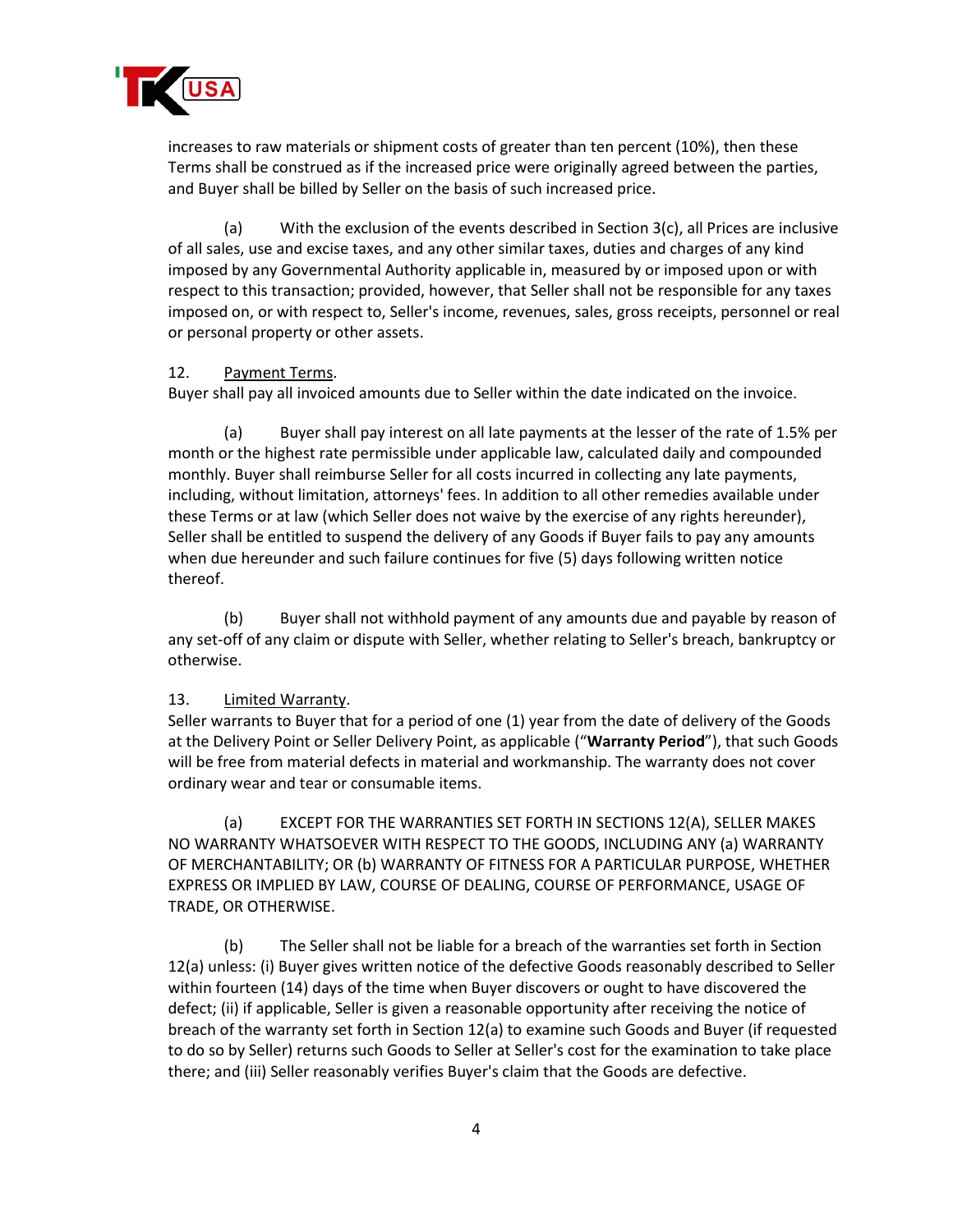

(c) The Seller shall not be liable for a breach of the warranty set forth in Section 12(a) if: (i) Buyer makes any further use of such Goods after giving such notice; (ii) the defect arises because Buyer failed to follow Seller's oral or written instructions as to the storage, installation, commissioning, use or maintenance of the Goods; or (iii) Buyer alters or repairs such Goods without the prior written consent of Seller.

(d) Subject to Section 12(c) and Section 12(d) above, with respect to any such Goods during the Warranty Period, Seller shall, in its sole discretion, either: (i) repair or replace such Goods (or the defective part) or (ii) credit or refund the price of such Goods at the pro rata contract rate; provided that, if Seller so requests, Buyer shall, at Seller's expense, return such Goods to Seller.

(e) THE REMEDIES SET FORTH IN SECTIONS 12(E) SHALL BE THE BUYER'S SOLE AND EXCLUSIVE REMEDY AND SELLER'S ENTIRE LIABILITY FOR ANY BREACH OF THE LIMITED WARRANTIES SET FORTH IN SECTIONS 12(A).

#### 14. Limitation of Liability.

IN NO EVENT SHALL SELLER BE LIABLE TO BUYER OR ANY THIRD PARTY FOR ANY SPECIAL, INCIDENTAL, PUNITIVE, EXEMPLARY, CONSEQUENTIAL OR ENHANCED DAMAGES, INCLUDING, WITHOUT LIMITATION, LOST OF PROFITS OR REVENUES, LOSS OF BUSINESS OPPORTUNITY, OR DIMINUTION IN VALUE, WHETHER ARISING OUT OF BREACH OF CONTRACT, TORT (INCLUDING NEGLIGENCE) OR OTHERWISE, REGARDLESS OF WHETHER SUCH DAMAGES WERE FORESEEABLE AND WHETHER OR NOT BUYER HAS BEEN ADVISED OF THE POSSIBILITY OF SUCH DAMAGES, AND NOTWITHSTANDING THE FAILURE OF ANY AGREED OR OTHER REMEDY OF ITS ESSENTIAL PURPOSE.

(a) IN NO EVENT SHALL SELLER'S AGGREGATE LIABILITY ARISING OUT OF OR RELATED TO THIS AGREEMENT, WHETHER ARISING OUT OF OR RELATED TO BREACH OF CONTRACT, TORT (INCLUDING NEGLIGENCE) OR OTHERWISE, EXCEED THE PRICE PAID TO SELLER FOR THE GOODS SOLD HEREUNDER.

(b) Buyer shall indemnify, defend and hold harmless Seller, and its officers, directors, employees and agents from and against any losses, liabilities, damages, demands, obligations, fines or civil penalties, expenses, costs, and fees (including, but not limited to, court costs and reasonable attorney's fees) of whatsoever kind and nature (collectively, "**Losses**"), imposed on, incurred by, or asserted against, Seller, its officers, directors, employees and agents, in any way relating to or arising out of (a) Buyer's failure to follow Seller's oral or written instructions as to the storage, installation, commissioning, use, or maintenance of the Goods; (b) Buyer's alterations or repairs of Goods without the prior written consent of Seller (c) the use, operation, possession or disposition of the Goods by Buyer, (d) the willful misconduct or negligence of Buyer or any of its officers, directors, employees or agents, or (e) the negligence of Buyer or any of its officers, directors, employees or agents, to the extent that Losses are caused by such negligence.

#### 15. **Insurance**.

During the term of this Agreement and for a period of one (1) year thereafter, Buyer shall, at its own expense, maintain and carry insurance in full force and effect which includes, but is not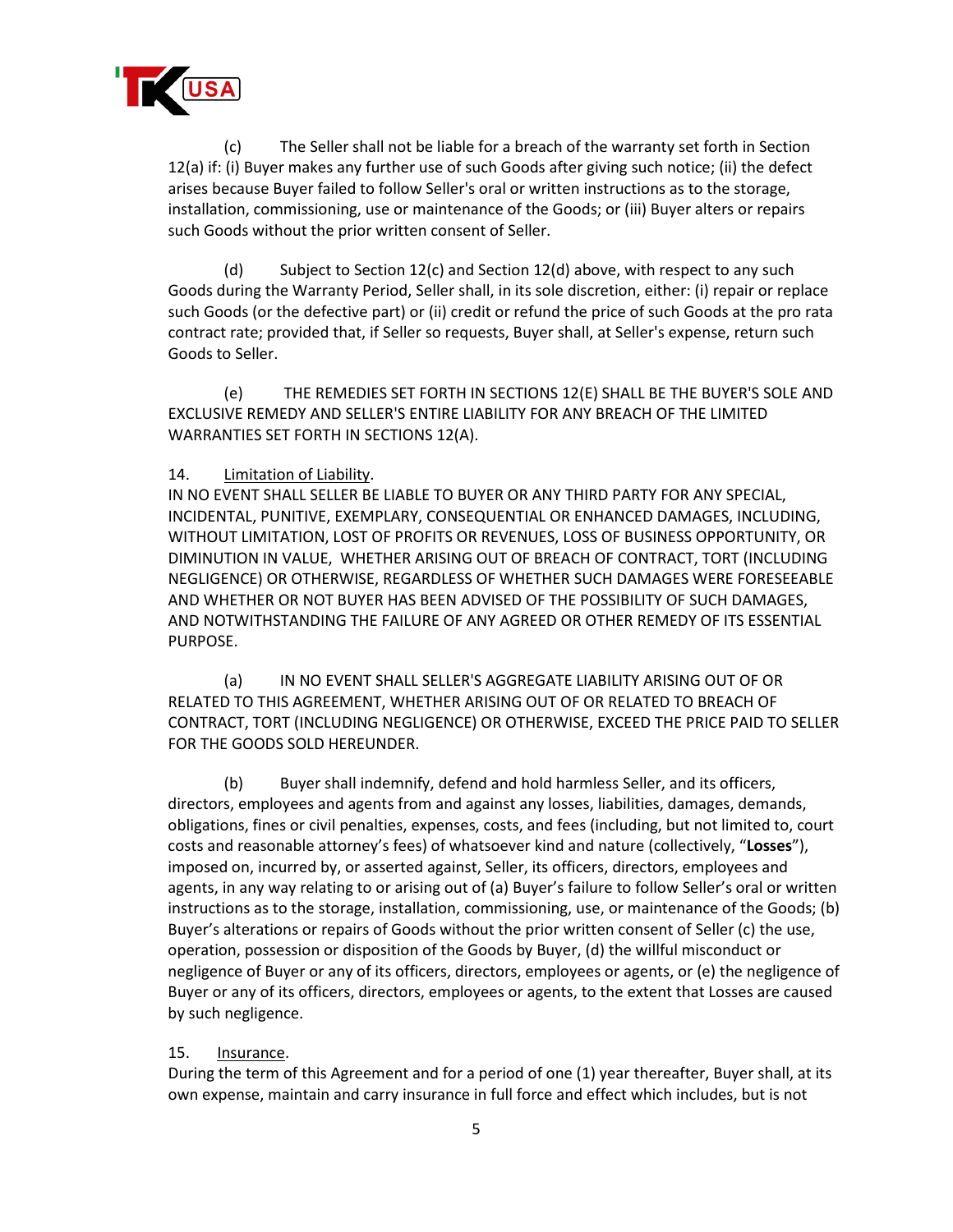

limited to, commercial general liability (including product liability) in a sum no less than \$2,000,000.00 with financially sound and reputable insurers.

#### 16. Compliance with Law.

Buyer shall comply with all applicable laws, regulations, and ordinances. Buyer shall maintain in effect all the licenses, permissions, authorizations, consents and permits that it needs to carry out its obligations under this Agreement. Buyer shall comply with all export and import laws of all countries involved in the sale of the Goods under this Agreement or any resale of the Goods by Buyer. Buyer assumes all responsibility for shipments of Goods requiring any government import clearance. Seller may terminate this Agreement if any governmental authority imposes antidumping or countervailing duties or any other penalties on Goods.

## 17. Termination.

In addition to any remedies that may be provided under these Terms, Seller may terminate this Agreement with immediate effect upon written notice to Buyer, if Buyer: (i) fails to pay any amount when due under this Agreement; (ii) has not otherwise performed or complied with any of these Terms, in whole or in part; or (iii) becomes insolvent, files a petition for bankruptcy or commences or has commenced against it proceedings relating to bankruptcy, receivership, reorganization or assignment for the benefit of creditors.

#### 18. Waiver.

No waiver by Seller of any of the provisions of this Agreement is effective unless explicitly set forth in writing and signed by Seller. No failure to exercise, or delay in exercising, any right, remedy, power or privilege arising from this Agreement operates, or may be construed, as a waiver thereof. No single or partial exercise of any right, remedy, power or privilege hereunder precludes any other or further exercise thereof or the exercise of any other right, remedy, power or privilege.

# 19. Confidential Information.

All non-public, confidential or proprietary information of Seller, including but not limited to specifications, samples, patterns, designs, plans, drawings, documents, data, business operations, customer lists, pricing, discounts or rebates, disclosed by Seller to Buyer, whether disclosed orally or disclosed or accessed in written, electronic or other form or media, and whether or not marked, designated or otherwise identified as "confidential" in connection with this Agreement is confidential, solely for the use of performing this Agreement and may not be disclosed or copied unless authorized in advance by Seller in writing. Upon Seller's request, Buyer shall promptly return all documents and other materials received from Seller. Seller shall be entitled to injunctive relief for any violation of this Section. This Section does not apply to information that is: (a) in the public domain; (b) known to Buyer at the time of disclosure; or (c) rightfully obtained by Buyer on a non-confidential basis from a third party.

#### 20. Force Majeure.

Seller shall not be liable or responsible to Buyer, nor be deemed to have defaulted under or breached this Agreement, for any failure or delay in fulfilling or performing any term of this Agreement, when and to the extent such failure or delay is caused by or results from acts beyond Seller's control, including, without limitation, and only by way of example, the following force majeure events ("**Force Majeure Events**"): (a) acts of God; (b) flood, fire, earthquake, or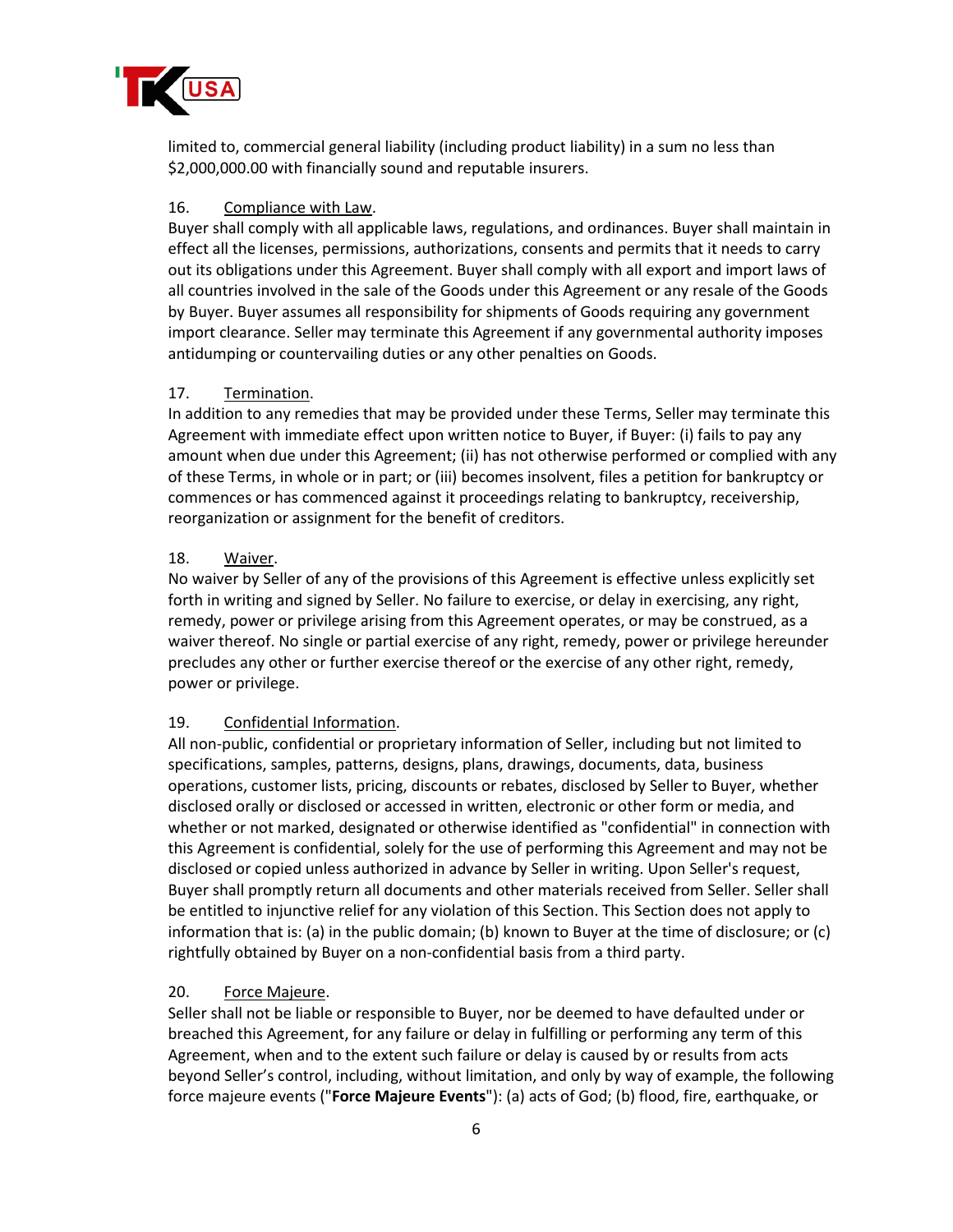

explosion; (c) war, invasion, hostilities (whether war is declared or not), terrorist threats or acts, riot or other civil unrest; (d) government order, law, or actions; (e) embargoes or blockades in effect on or after the date of this Agreement; (f) national, regional or local emergency, including pandemic or epidemic events or other health emergencies; (g) strikes, labor stoppages or slowdowns, or other industrial disturbances; (h) shortage of adequate power or transportation facilities; (i) cyber-attacks; and (j) other events beyond the control of Seller. Seller shall give notice within 30 days of the Force Majeure Event to Buyer, stating the period of time the occurrence is expected to continue. Seller shall use diligent efforts to end the failure or delay and ensure the effects of such Force Majeure Event are minimized. Seller shall resume the performance of its obligations as soon as reasonably practicable after the removal of the cause. In the event that Seller's failure or delay remains uncured for a period of 180 consecutive days following written notice given by it under this Section 20, either party may thereafter terminate this Agreement upon 30 days' written notice without liability whatsoever to the other party.

## 21. Suspension of Agreement.

Seller shall have the right to suspend this Agreement in extraordinary events beyond the reasonable control of Seller, including, without limitations, plague, epidemic, pandemic, outbreaks of infectious or viral disease or any other public health crisis without liability and upon written notice to Buyer as Seller determines to be necessary or appropriate: (A) for the health and safety of the Seller's employees or contractors, including without limitation: (i) to comply with any shelter-in-place, quarantine requirements, social distancing, travel restrictions, or any other order, instruction, or request of any government, public health, or emergency service organization, or other competent authority; or (ii) due to shortages or unavailability of personnel or personal protective equipment; (B) as a consequence of economic downturn, business interruption, or cash-flow difficulties, including without limitation, adjustments in payments from lenders or investors; or (C) as a consequence of supply chain disruptions, including without limitation, labor and material shortages. Seller shall have the right to suspend this Agreement pursuant to this Sections 21 whether or not the events listed herein qualify as a Force Majeure Event under Section 20.

#### 22. Assignment.

Buyer shall not assign any of its rights or delegate any of its obligations under this Agreement without the prior written consent of Seller. Any purported assignment or delegation in violation of this Section is null and void. No assignment or delegation relieves Buyer of any of its obligations under this Agreement.

#### 23. Relationship of the Parties.

The relationship between the parties is that of independent contractors. Nothing contained in this Agreement shall be construed as creating any agency, partnership, joint venture or other form of joint enterprise, employment, or fiduciary relationship between the parties, and neither party shall have authority to contract for or bind the other party in any manner whatsoever.

#### 24. No Third-Party Beneficiaries.

This Agreement is for the sole benefit of the parties hereto and their respective successors and permitted assigns and nothing herein, expressed or implied, is intended to or shall confer upon any other person or entity any legal or equitable right, benefit or remedy of any nature whatsoever under or by reason of these Terms.